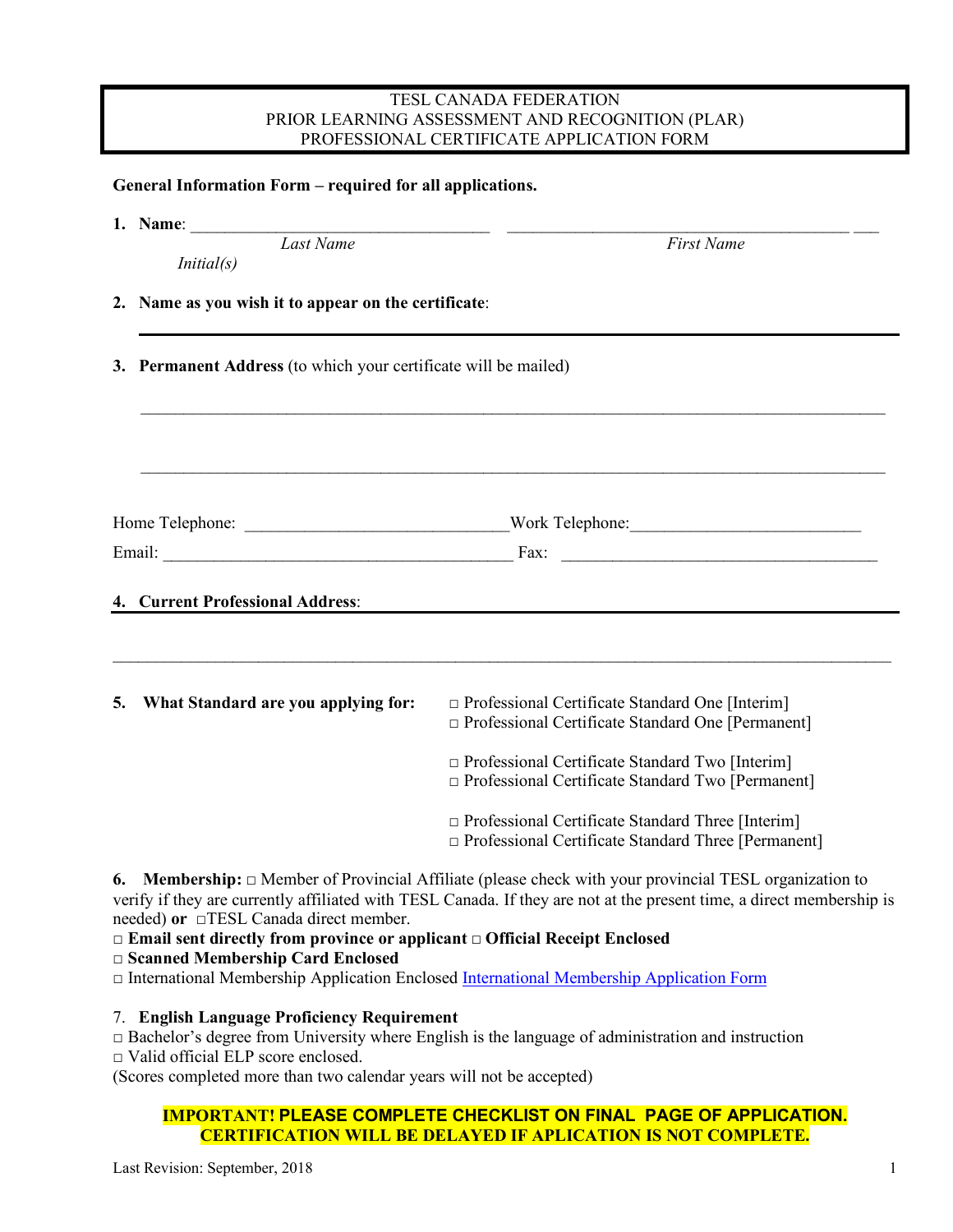### TESL CANADA FEDERATION PRIOR LEARNING ASSESSMENT AND RECOGNITION (PLAR) PROFESSIONAL CERTIFICATE APPLICATION FORM

The purpose of this section of the form is to assist in the preparation of your portfolio for Prior Learning Assessment and Recognition (PLAR) by the TESL Canada Federation for certification purposes. The TESL Canada PLAR process is recommended for certification applicants who have completed their TESL training in a program not recognized by TESL Canada.

Please include the following in your portfolio, which should be compiled in a binder with dividers.

1. **Introduction:** In 12 point ARIAL font, in 250 words or less, provide a statement outlining your underlying beliefs about teaching strategies and practices. This statement should summarize the documents in the portfolio and how they exemplify your abilities, skills, and knowledge. Suggested links to help you with the creation of a portfolio.

http://teachingcenter.wustl.edu/About/ProgramsforGraduateStudentsandPostdocs/resources/Pages/Crea ting-a-Teaching-Portfolio.aspx

2. **Education:** Name of University, Degree(s) completed with year(s) of completion.

**Officially Sealed transcripts** must be sent to TESL Canada by the applicant or the institution(s)

Please note: if your degree was completed at a university outside Canada, we must receive an original assessment of Canadian equivalency. If the degree is **TESL related or Applied Linguistics a course by course evaluation is required**. Certification FAQ # 4

- **3. TESL/TEFL training:** Include the following information institution name and location, dates attended, program completed, and the name of a contact person and his/her contact information, including an email address
- **4. Practicum information:** Please provide the name of your sponsor teacher, his/her TESL qualifications, his/her contact information including an email address, your practicum supervisor and his/her qualifications and contact information. Also specify how many hours were spent observing and how many were spent teaching under supervision

**Sealed transcripts** must be sent to TESL Canada by the applicant or the institution(s)

- 5. Names and detailed descriptions of **TESL and relevant Linguistics courses**, ideally including at least 2 pages of information for each 40 academic contact hours. At least 75 academic contact hours of this type of documentation is mandatory for a PLAR adjudication.
- 6. List of **textbooks and other core resources** used in your TESL/Applied Linguistics training
- 7. Description of **assessment requirements** in your TESL/Applied Linguistics training
- **8. Teaching experience:** List the institutions and locations where you have taught and the courses you have taught for them. Sealed documents verifying the number of adult ESL teaching hours for Professional Standard One, Two, or Three Permanent and/or for those requesting practicum equivalency must be sent to TESL Canada.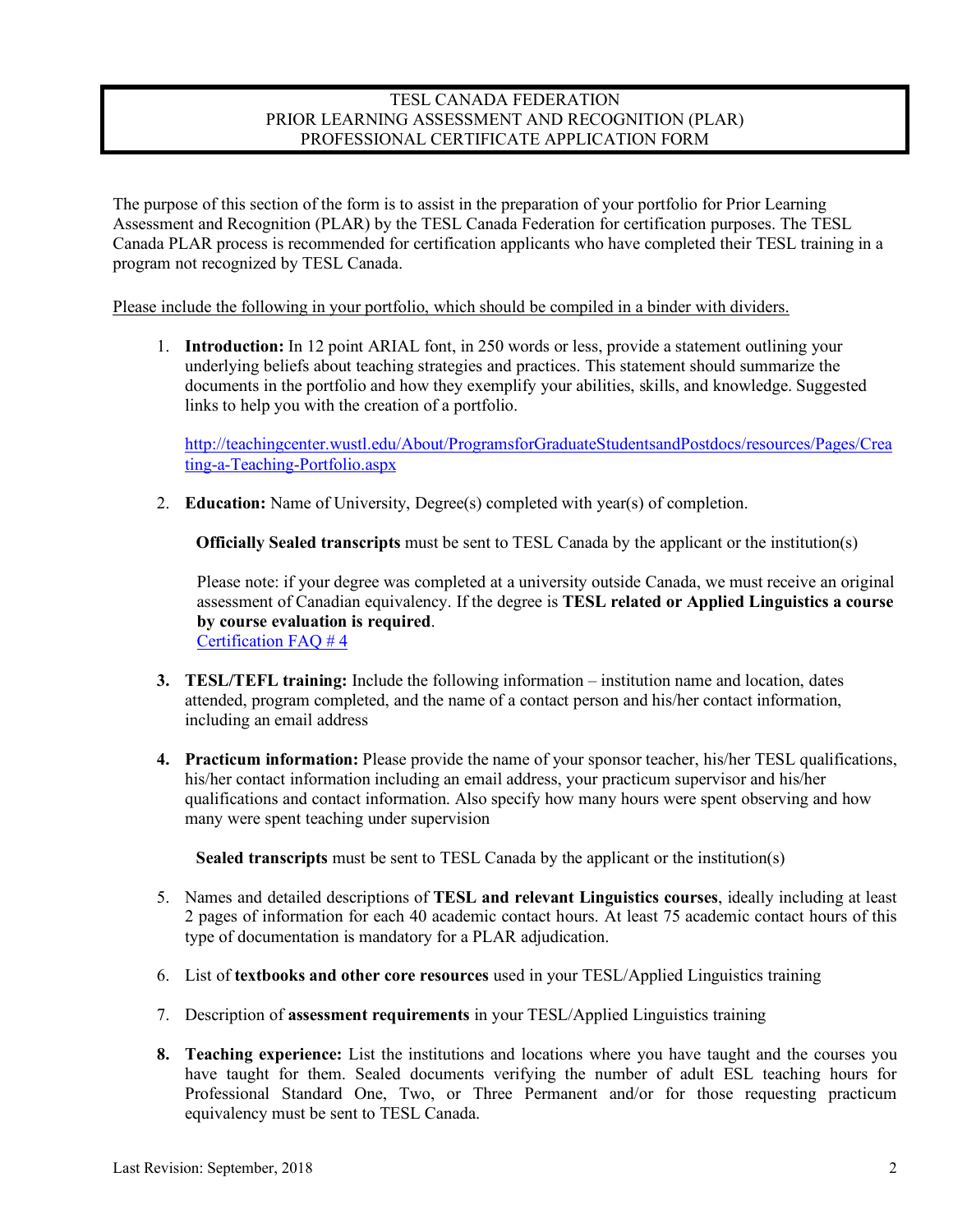- 9. Two Positive **Performance Reviews** for Professional Standard One, Two, or Three Permanent. **One of these must be a classroom observation report.** The reviews must be originals sealed in an envelope with the referee's signature across the seal. The names of the referees along with their contact information and institution must be included.
- 10. **Other documentation** that fills any gaps between the contents of your formal academic training in TESL and TESL Canada's standard descriptors. Documents can include in service certificates stating topics and hours; letters from supervisors attesting to workplace training activities; essays from non-TESL courses that demonstrate required knowledge; or items you have created for classroom use such as sample lesson plans, unit plans, curriculum guides, assessment rubrics, handout materials, computer assisted language learning tools, audiotapes, etc.
- 11. A valid **English Language Proficiency Score** if Bachelor's degree was from a University where English was not the language of administration and instruction
- 12. **Proof of TESL Canada membership**. This is mandatory if residing in Canada. Please send a scanned copy of your original Provincial membership card or your original membership receipt or email from provincial organization indicating that you are a member in good standing (If this is unclear to you, please see FAQ #7 or e-mail info@tesl.ca for clarification.) Your application will be delayed if you do not complete this item correctly.

Province \_\_\_\_\_\_\_\_\_\_\_\_\_\_\_\_\_\_ Membership expiry date \_\_\_\_\_\_\_\_\_\_\_\_\_\_\_\_\_\_

Membership #\_\_\_\_\_\_\_\_\_\_\_\_\_\_

Please check with your provincial organization to determine if they are currently directly affiliated with TESL Canada. If they are not at the present time, please follow the link to become TESL Canada direct member: https://www.tesl.ca/certification/tesl-canada-professional-certification/application-forms.html

If residing **outside** of Canada, a completed International Membership form along with membership fee. The membership fee is \$58.00 U.S. for U.S. residents or \$62.00 U.S. for International residents. International Membership application form

**13. Payment** of \$304.50 (\$290.00 plus \$14.50 GST) if you live in Alberta, British Columbia, Manitoba, Quebec, NWT, Nunavut, and Yukon

**Or** Payment of  $$307.00$  ( $$290 + $17.40$  GST) if you live in Saskatchwan Payment of  $$327.00$  ( $$290 + $37.70$  GST) if you live in Ontario Payment of \$333.50 (\$290 + \$43.50 GST) in New Brunswick, Prince Edward Island, Newfoundland and Labrador, and Nova Scotia **Or** Payment of \$290.00 U.S. if applying from outside Canada **Note: This fee is non-refundable. Please make cheques payable to TESL Canada Federation.**

If paying by VISA or MasterCard, please fill out the information below:

| VISA.<br>$\Box$             | MasterCard | П |  |
|-----------------------------|------------|---|--|
| Total Amount to be charged: |            |   |  |
| Name on Card:               |            |   |  |
| Card No.:                   |            |   |  |
| Expiry date:                | Signature: |   |  |
|                             |            |   |  |